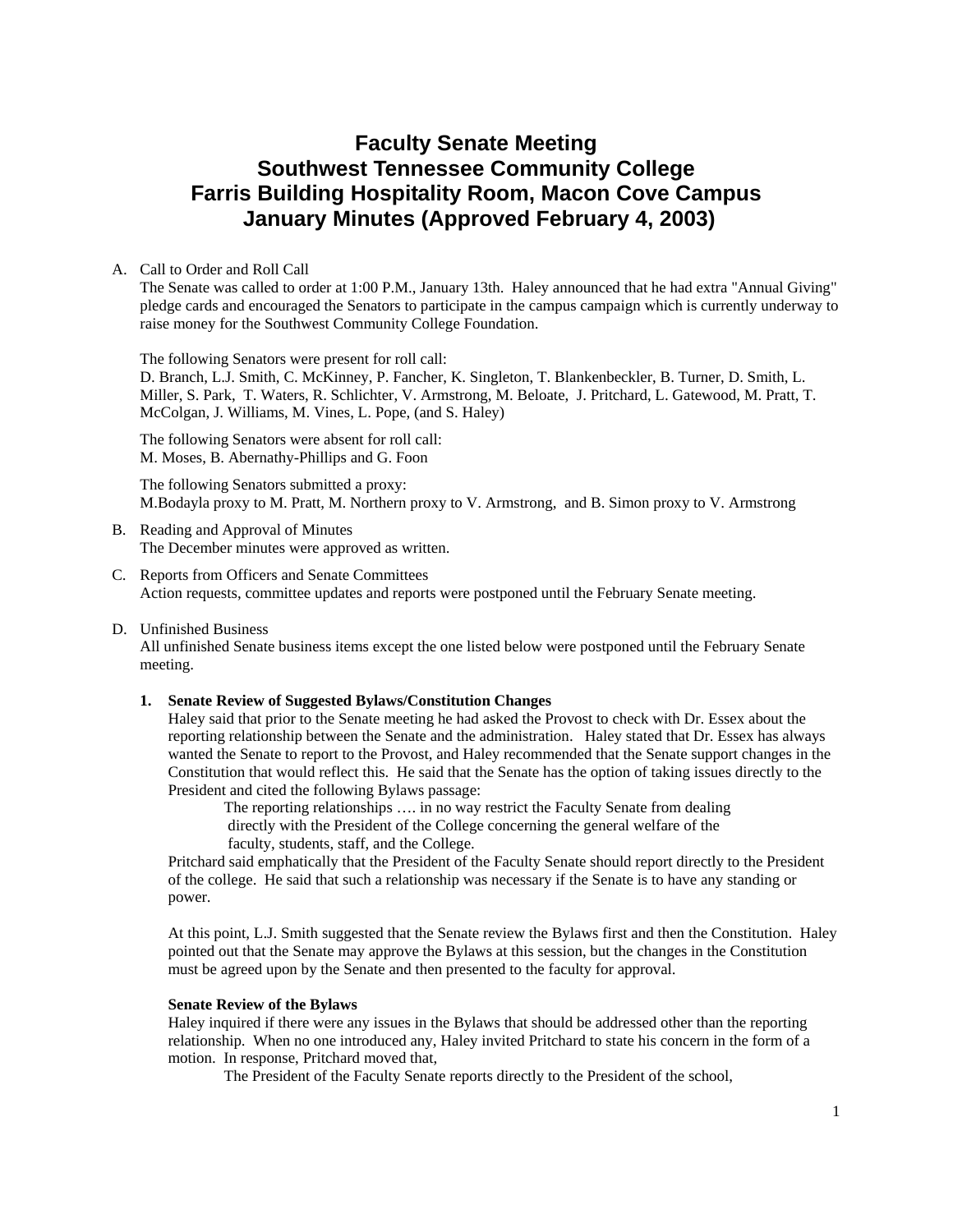and that the top should never be isolated or insulated from us.

Williams pointed out that if the Senate changes the reporting relationship from Provost to College President, then Article V. D. would require considerable rewriting. Beloate inquired about reporting relationships at other state community colleges. To this, Smith and Haley responded that the majority of the schools report to the Provost. Vines and Pritchard briefly debated the importance of the chain of command at the school. Waters asked Haley whether the Provost or the College President responds more quickly, and she asked whether the President tends to refer an issue back to the Provost. Haley replied that Dr. Essex invariably says that he must still discuss an issue with the Provost before making a decision. Pritchard responded that even if the College President does this, he must be confronted with an issue, and it is important for the Senate President to work directly with him, "eyeball to eyeball." Schlichter suggested that the College President has established a "buffer" between himself and the Senate. Pritchard argued strongly that the College President must not have this "buffer." He argued that by allowing this, the Senate was giving away its power. Haley replied that the Senate must be flexible, moderate, and willing to negotiate, and this, Haley said, is not giving anything away. Smith spoke in favor of following the proper the chain of command and stressed the value of negotiation. Blankenbeckler said that by reporting to the Provost, the Senate is establishing goodwill with the Provost. He and Waters said that in the event of an unsatisfactory response from the Provost, the Senate President has the option of going to the College President. Pratt also stressed that the passage on page 6 of the Bylaws that Haley had cited earlier enables the Senate to go directly to the President. When Schlichter recommended that this statement should be included under Article II. of the Constitution, everyone felt that this suggestion would be a satisfactory compromise.

D. Smith then asked why the Curriculum Committee was removed as a Senate Committee and why this committee reports directly to the College President. He wondered why the Senate must report to the Provost whereas the Curriculum Committee reports to the College President. Haley speculated that the Curriculum Committee was reorganized as the result of a transition team recommendation, but he was uncertain about the change. However, McKinney and Blankenbeckler said that the Curriculum Committee submits all work to Mr. Arch Griffin, the liaison to the Provost, rather than directly to the President.

Haley asked if Schlichter would like to submit his earlier proposal in the form of a motion. In response, Schlichter moved that the sentence,

 This reporting relationship in no way restricts the Faculty Senate from dealing directly with the President of the College concerning the general welfare of the faculty, students, staff, and the College.

should be inserted under Article II. of the Constitution after the word "Provost" [in the second sentence of the second paragraph]. This motion was passed unanimously.

However, after passing the motion, there was considerable confusion about the appropriateness of voting on it at this point since it involves a change in the Constitution.

Following considerable discussion on correct procedure, the Senate then voted on the following Pritchard motion:

The President of the Faculty Senate reports directly to the President of the school,

and that the top should never be isolated or insulated from us.

This motion did not pass.

With these discussions concluded, L.J. Smith requested that the Senate vote on the proposed changes in the Bylaws. Although some minor changes were made at the December Senate meeting, there were no additional changes proposed during the January session. When Haley called for a vote on the proposed amendments in the Bylaws, the Senate approved the changes unanimously.

### **Senate Review of the Constitution**

When the work on the Bylaws was completed, the Senate began a review of the Constitution.Williams pointed out that in Article VI.A., the sentence reads,

A plurality vote constitutes election to term.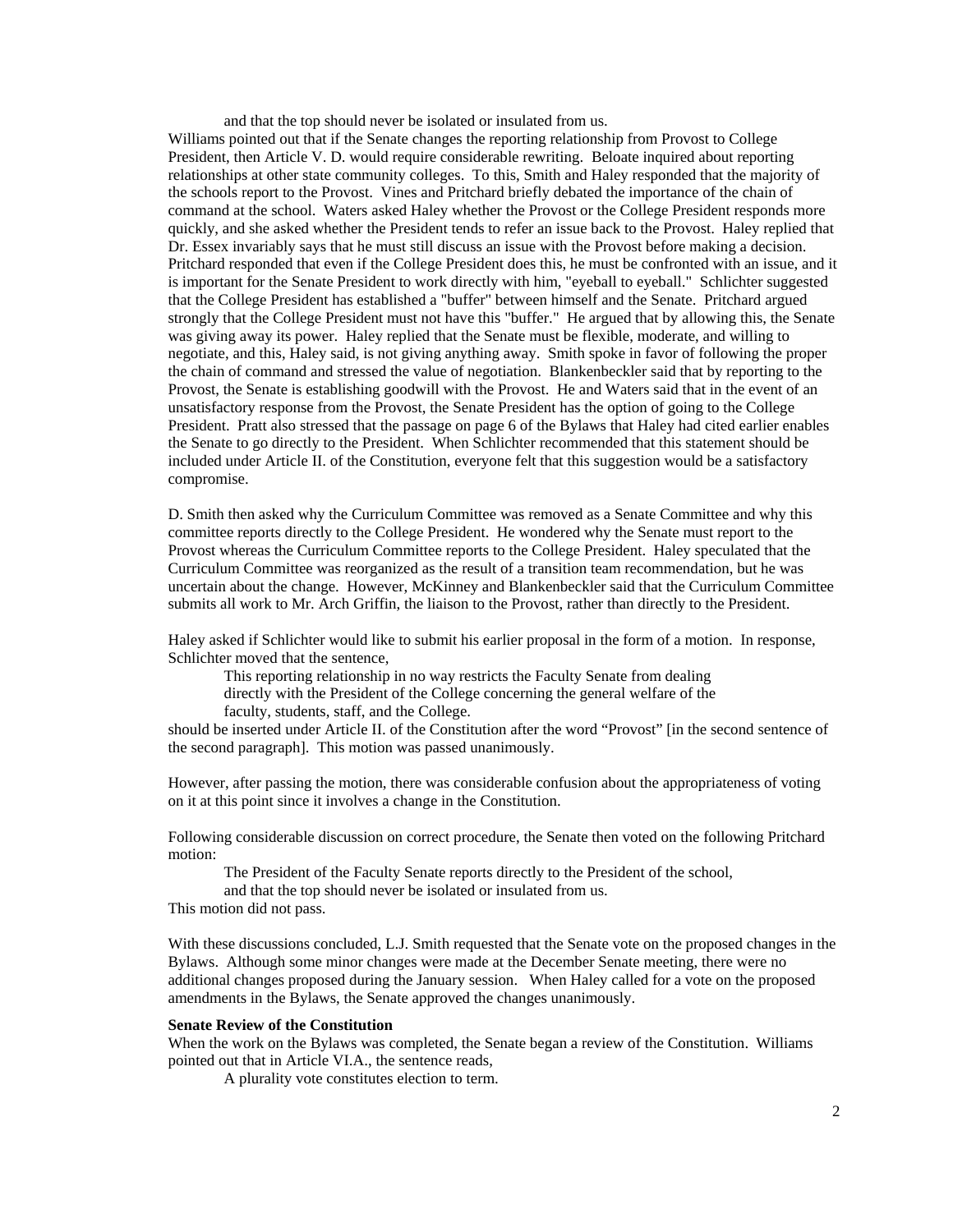However, further down in part B., the sentence reads,

 A plurality votes constitutes election to a term; that is, each of the candidates from the divisional pools receiving the most votes will be elected.

The Senate decided to clarify the sentence in Article VI. A. by adding,

;that is, the candidate receiving the most

votes from each departmental pool will be elected.

Following this change, Haley asked Schlichter to reintroduce his earlier motion which calls for the insertion of the sentence,

 This reporting relationship in no way restricts the Faculty Senate from dealing directly with the President of the College concerning the general welfare of the faculty, students, staff, and the College.

into Article II. of the Constitution following the word "Provost" [in the second sentence of the second paragraph]. Once again the motion was passed unanimously.

Armstrong then asked if any of the proposed changes in VI.B. will affect the smaller departments. Haley and Blankenbeckler explained that the changes made in VI.B. were designed to bring part B into agreement with VI.A., and they assured her that these changes would not impact small departments in any way.

Armstrong expressed a concern about the following proposed change in Article XIII.B.:

This committee shall consist of seven tenured faculty members except when a

department does not have the necessary tenured members for representation.

She pointed out that as the sentence is worded, this change would allow non-tenured faculty to serve on the committee. Although that was not the intent of the sentence, everyone agreed that the sentence requires change. Armstrong pointed out that a department lacking tenured faculty should be able to appoint someone from another department to serve as a representative. To this, Schlichter agreed but said that the departments should have the option of doing that. In response to these suggestions, Singleton moved to replace the sentence with the following:

This committee shall consist of seven tenured faculty members. When a

department does not have a tenured faculty member, the department shall have

the option to submit the name of a tenured faculty member from any division.

This motion was approved unanimously.

At the December Senate meeting, several Senators were concerned about the proposed change in Article VIII. A. which states the following:

The President shall serve as or appoint a Senate Executive Committee member

 as the annual representative to the Tennessee Board of Regents Faculty Sub-Council, … Schlichter and several other Senators argued that selecting only from the Senate Executive Committee was too exclusionary. Smith explained the intent of the statement, but she conceded that the sentence could be perceived that way. In the end the Senate moved to change the sentence to the following:

The President shall serve as or appoint a faculty member as the annual

 representative to the Tennessee Board of Regents Faculty Sub-Council, … The motion was passed with two opposed.

When no further changes or concerns were introduced, Haley called for the Senate to vote on the amendments in the Constitution. The Senate approved the changes unanimously.

It was pointed out that, according to Article XIV. in the Constitution,

 …the proposal[s] will be circulated to the membership of the faculty for a vote. The proposal[s] must be approved by two-thirds of the faculty voting with final concurrence by the President of the College.

To facilitate this, Singleton moved that Haley submit the Constitutional amendments to the Provost and the College President immediately. This motion passed unanimously.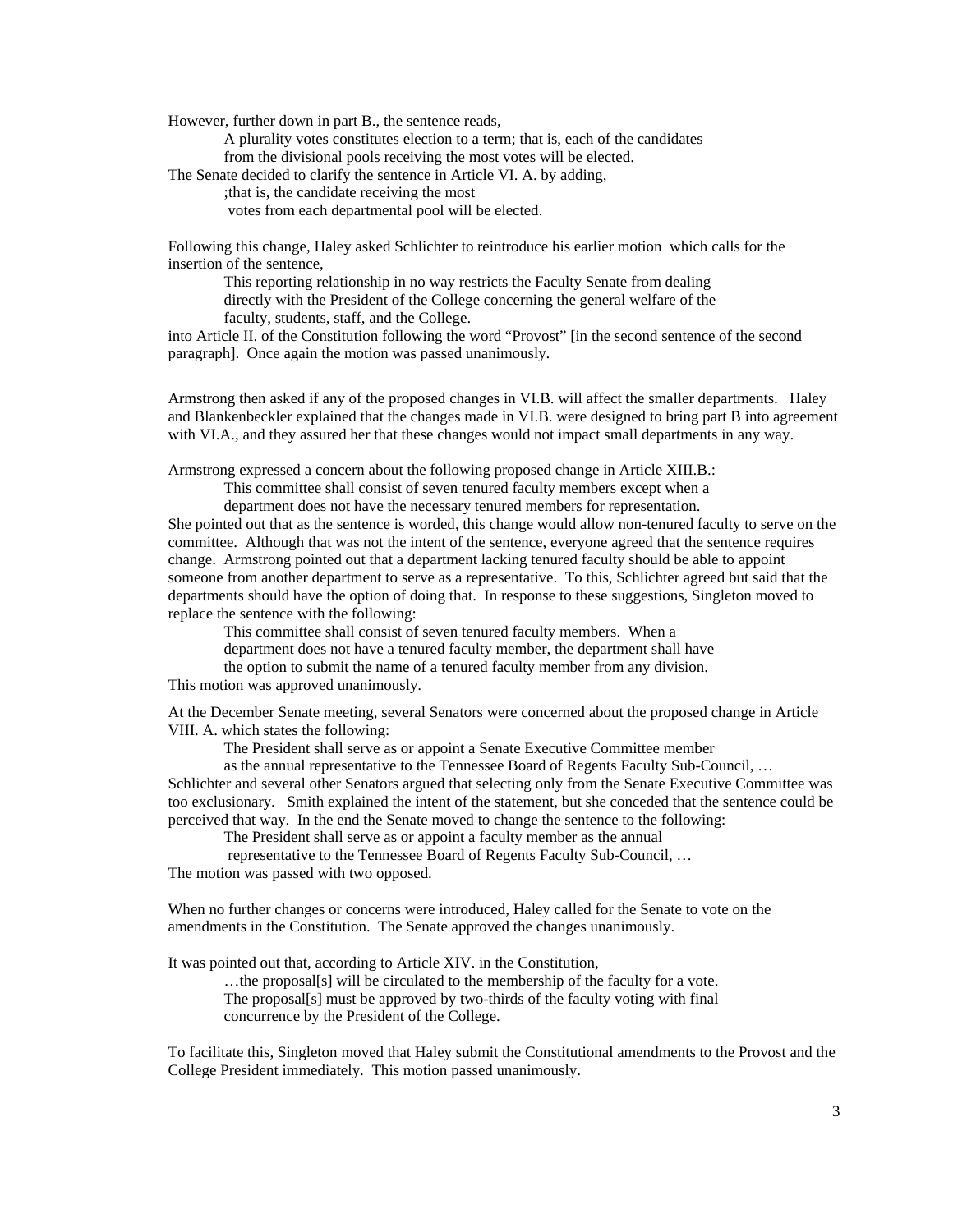Haley requested that the Senators advise faculty that a draft of the Constitution with these amendments will be posted at the Senate web site, and that online voting will take place in the near future.

#### E. New Business

There was no new business scheduled for the January meeting.

Other New Business:

- 1. Pritchard requested that if the Faculty Evaluation now under development proves onerous and oppressive, the Senate should respond by taking a vote of confidence, no confidence in the administration at the beginning and at the end of each year. He moved to bring this matter up at the next meeting. However, there was no vote taken on this motion.
- 2. Haley asked Blankenbeckler to remind the Faculty Welfare Committee Chair to submit recommendations for the department head evaluation to the Senate for consideration in February.

#### E. Adjournment

The Senate moved to adjourn at 2:08 P.M. The next Senate meeting will be at 3:00 P.M., February 4th, in the Faculty Lounge on the Union Avenue Campus.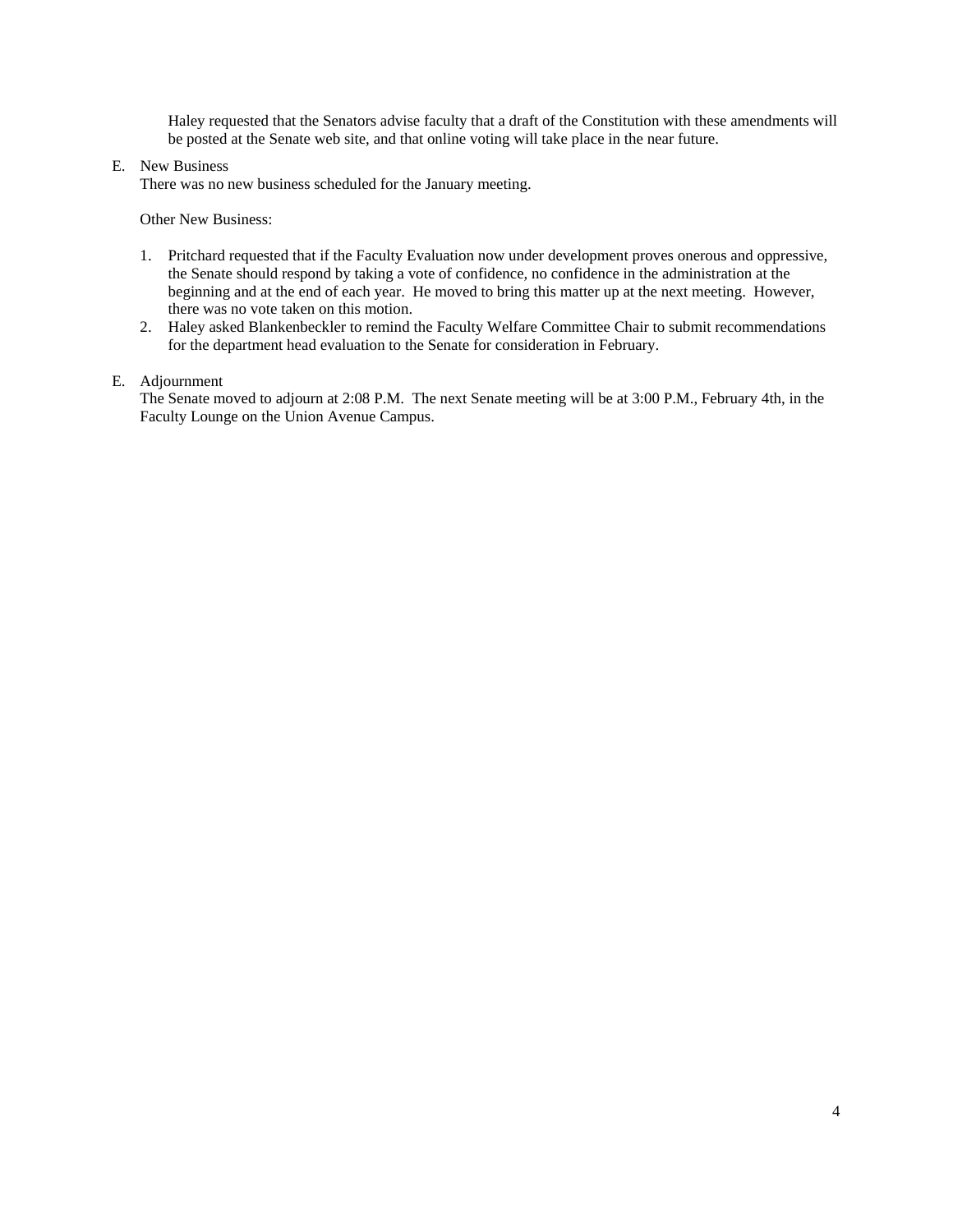# Southwest Senators and Senate Committees

# February Roll Sheet

### **2002-2003 Senate**

|                                                                                                                                                                        | President: Steve Haley | shaley | 5635 |
|------------------------------------------------------------------------------------------------------------------------------------------------------------------------|------------------------|--------|------|
| <b>Division Senators of Liberal Studies and Education - Five Seats.</b><br>(Developmental Studies, Education, Fine Arts/Language and Literature, Social and Behavioral |                        |        |      |

Science/Criminal Justice)

| Mary Ann Bodayla (1yr)  | mbodayla  | Social Behav. Sci./Crim. Just. | 5197 |  |
|-------------------------|-----------|--------------------------------|------|--|
| Doug Branch (1yr)       | dbranch   | Fine Arts/Lang. and Lit.       | 4483 |  |
| Lilliette Smith $(1yr)$ | lismith   | Social Behav. Sci./Crim. Just. | 4125 |  |
| Clark McKinney $(2yrs)$ | cmckinney | Social Behav. Sci./Crim. Just. | 4574 |  |
| Mark Moses (2yrs)       | mmoses    | Developmental Studies          | 4434 |  |

### **Division Senators of Business, Career Studies and Technology - Five Seats.**

(Accountacy/Office Adm./Career Studies, Business Adm. and Paralegal Studies, Information Tech/Graphic Arts/Geog. Info. Sys., Engineering Tech., Industrial and Environ. Tech.)

| Patsy Fancher (1yr)              | pfancher          | Information Tech., Graph. Arts. | 4141 |  |
|----------------------------------|-------------------|---------------------------------|------|--|
| Kathy Singleton (1yr)            | ksingleton        | Information Tech., Graph. Arts  | 4415 |  |
| Mike Northern $(1yr)$            | mnorthern         | Engineering Tech.               | 4286 |  |
| Bettie Abernathy-Phillips (2yrs) | <b>baphillips</b> | Business Adm. & Paralegal Stu   | 4691 |  |
| Todd Blankenbeckler (2yrs)       | tblankenbeck      | Information Tech., Graph. Arts  | 4677 |  |

#### **Division Senators of Math, Natural Sciences, & Health Sciences - Four Seats.**

(Nursing, Mathematics, Natural Sciences, Allied Health)

| Bill Turner (1yr)   | wturner        | <b>Mathematics</b> | 6023 |  |
|---------------------|----------------|--------------------|------|--|
| Doug Smith $(1yr)$  | dsmith         | Natural Sciences   | 4128 |  |
| Gerald Foon (2yrs)  | gfoon          | Allied Health      | 5412 |  |
| Lynda Miller (2yrs) | <i>lmiller</i> | Natural Sciences   | 4447 |  |

# **Departments by Division:**

**Division: Business, Career Studies & Tech. Departments:** 

- **a. Accountancy, Office Admin. & Career Studies**
- **b. Administration & Paralegal Studies**
- **c. Info. Tech. & Graphic Arts Tech.**
- **d. Engineering Technologies**

```
e. Indus & Environ Technologies
```

| Sheridan Park (1yr)   | spark       | Accountancy/ Office Adm.        | 4682 |  |
|-----------------------|-------------|---------------------------------|------|--|
| Twyla Waters (1yr)    | twaters     | Business Adm. and Paralegal St. | 4596 |  |
| Roger Schlichter(2yr) | rschlichter | Information Tech./Graphic Arts  | 4144 |  |
| Bill Simon (1yr)      | wsimon      | Engineering Tech.               | 4163 |  |
| Vicki Armstrong (1yr) | varmstrong  | Industrial and Environ. Tech.   | 4293 |  |

# **Division: Liberal Studies & Education Departments:**

**a. Developmental Studies** 

- **b. Fine Arts, Languages, and Literature**
- **c. Education**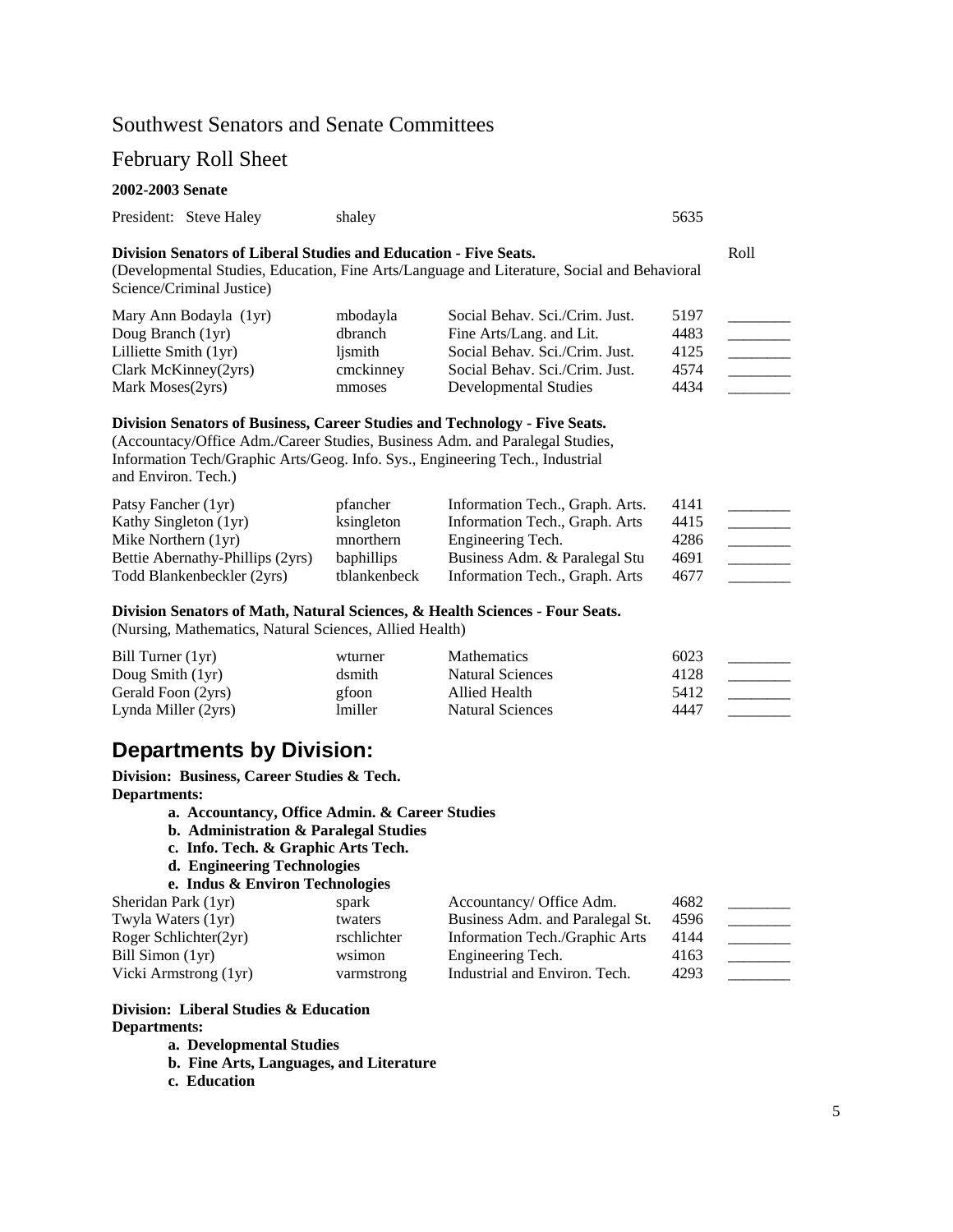## **d. Social & Behavioral Science/ Criminal Justice**

| Mickey Beloate (2yr)     | mbeloate   | Developmental Studies                  | 6015 |  |
|--------------------------|------------|----------------------------------------|------|--|
| John Pritchard (2yr)     | ipritchard | Fine Arts/Language and Literature 5645 |      |  |
| Lafayette Gatewood (2yr) | lgatewood  | Education.                             | 5147 |  |
| Mary Pratt $(2yr)$       | mpratt     | Social Behav. Sci./Crim. Just          | 6056 |  |

**Division: Math, Natural Sciences & Health Sciences** 

# **Departments:**

- **a. Mathematics**
- **b. Natural Sciences**
- **c. Nursing**
- **d. Allied Health**  Tamara McColgan (1yr) tmccolgan Mathematics 5530 Jim Williams (1yr) iiwilliams Natural Sciences 5978 Mary Vines (1yr) mvines Nursing 5549 Linda Pope (2yr) lpope Allied Health 5056

Senators are exempt from serving on other standing committees.

# **Faculty Senate Committees for 2002-2003**

**ACADEMIC MATTERS:** Lynn Huggins, Ron Gephart (**Chair**), Clarence Christian, Janice Van Dyke, Lynn Spivey, Carolyn Brown, Pam Trim, Marguerite Jackson Jones; Liz Lawrence;

**GRADE APPEALS:** Louis Moses, Deborah Barton, Melvin Tuggle, Loretta Regan (**Chair**), Carol Gazik, \*\_\_\_\_\_, Clementee Whaley; (Jody Couch has resigned from this committee, but her replacement has not been named.)

**FACULTY HANDBOOK:** Lydia Linebarger, Roma Magtoto, Mark Moses, Cy Pipkin, Loretta McBride, Marty Hurrah (**Chair**), Thelma Harris, Brenda Smith, (Ed Reid, ex officio);

**FACULTY DEVELOPMENT AND EVALUATION:** Linda Lipinski (**Assist. Chair**), Georgia Whaley, Darius Wilson, Jane Santi, Vicki Robertson (**Chair**), Mary Pratt, Thurston Shrader, Janice Van Dyke, Donna Toole, Homer Ray, Evelyn Little;

**FACULTY WELFARE:** Indiren Pillay, Fonda Fracchia, Clair Berry, Malinda Wade, John Friedlander, Cecil Coone, Robert Prytula, Dave Darnall, Yvonne Jones, Eddie Jones, Dwight Campbell, Deborah Haseltine (**Chair**), Frankie Harris, Phyllis Cox, Charles Pender, D. Wright;

## **(AD HOC) SENATE SCHOLARSHIP COMMITTEE :**

#### **ELECTION COMMITTEE:**

**The following are College Standing Committees with specific Senate Relationships: (See Constitution.)** 

## **CURRICULUM COMMITTEE:**

Clark McKinney is the Senate liaison to this committee.

#### **PROMOTION AND TENURE COMMITTEE:**

**READMISSION APPEALS:** Darius Wilson, Pat Foley, Asmelash Ogbasion, Joe Carson (**Assist. Chair**), Kathy Germain (**Chair**), Brenda Phillips;